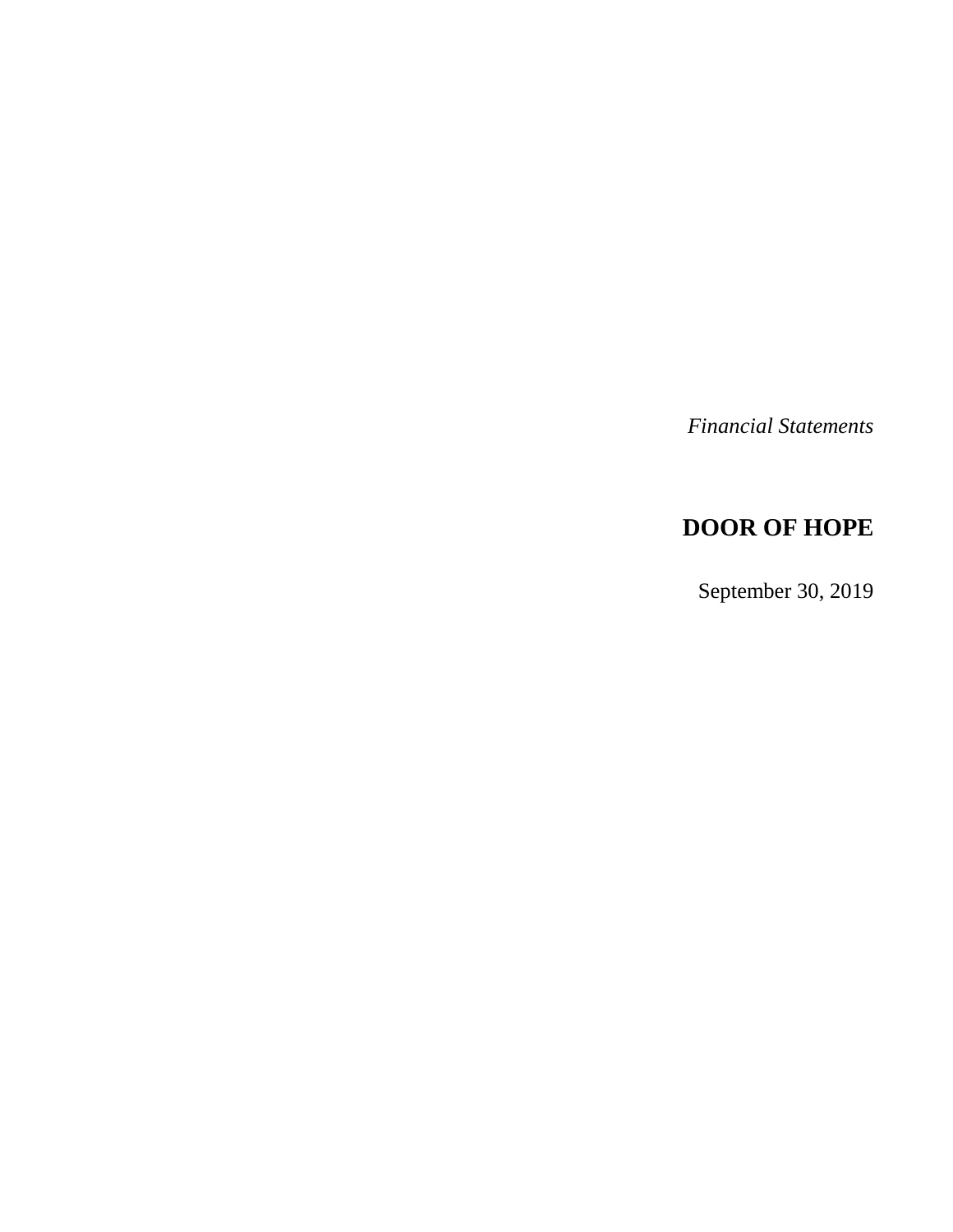

## **INDEPENDENT AUDITOR'S REPORT**

To the Board of Directors Door of Hope

We have audited the accompanying financial statements of Door of Hope (a nonprofit organization), which comprise the statement of financial position as of September 30, 2019, and the related statements of activities and changes in net assets, cash flows, and functional expenses for the year then ended, and the related notes to the financial statements.

## *Management's Responsibility for the Financial Statements*

Management is responsible for the preparation and fair presentation of these financial statements in accordance with accounting principles generally accepted in the United States of America; this includes the design, implementation, and maintenance of internal control relevant to the preparation and fair presentation of financial statements that are free from material misstatement, whether due to fraud or error.

#### *Auditor's Responsibility*

Our responsibility is to express an opinion on these financial statements based on our audit. We conducted our audit in accordance with auditing standards generally accepted in the United States of America. Those standards require that we plan and perform the audit to obtain reasonable assurance about whether the financial statements are free of material misstatement.

An audit involves performing procedures to obtain audit evidence about the amounts and disclosures in the financial statements. The procedures selected depend on the auditor's judgment, including the assessment of the risks of material misstatement of the financial statements, whether due to fraud or error. In making those risk assessments, the auditor considers internal control relevant to the entity's preparation and fair presentation of the financial statements in order to design audit procedures that are appropriate in the circumstances, but not for the purpose of expressing an opinion on the effectiveness of the entity's internal control. Accordingly, we express no such opinion. An audit also includes evaluating the appropriateness of accounting policies used and the reasonableness of significant accounting estimates made by management, as well as evaluating the overall presentation of the financial statements.

We believe that the audit evidence we have obtained is sufficient and appropriate to provide a basis for our audit opinion.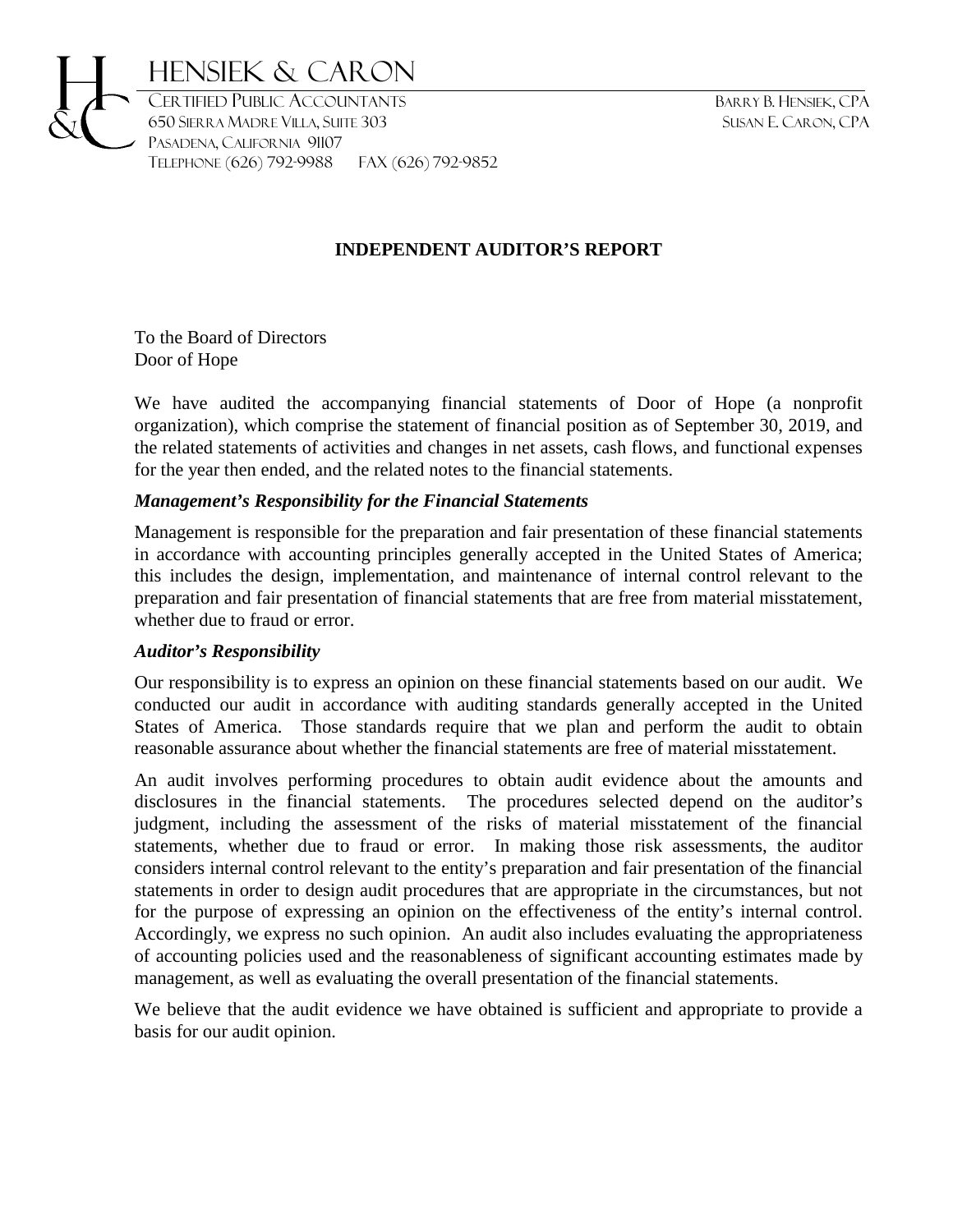# *Opinion*

In our opinion, the financial statements referred to above present fairly, in all material respects, the financial position of Door of Hope as of September 30, 2019, and the changes in its net assets and its cash flows for the year then ended in accordance with accounting principles generally accepted in the United States of America.

# *Report on Summarized Comparative Information*

We have previously audited the Door of Hope's 2018 financial statements, and our report dated January 28, 2019, expressed an unmodified opinion on those audited financial statements, except for the restatement described in note 12. In our opinion, the summarized comparative information presented herein as of and for the year ended September 30, 2018, is consistent, in all material respects, with the audited financial statements from which it has been derived.

Hensieh & Caron

Pasadena, CA January 21, 2020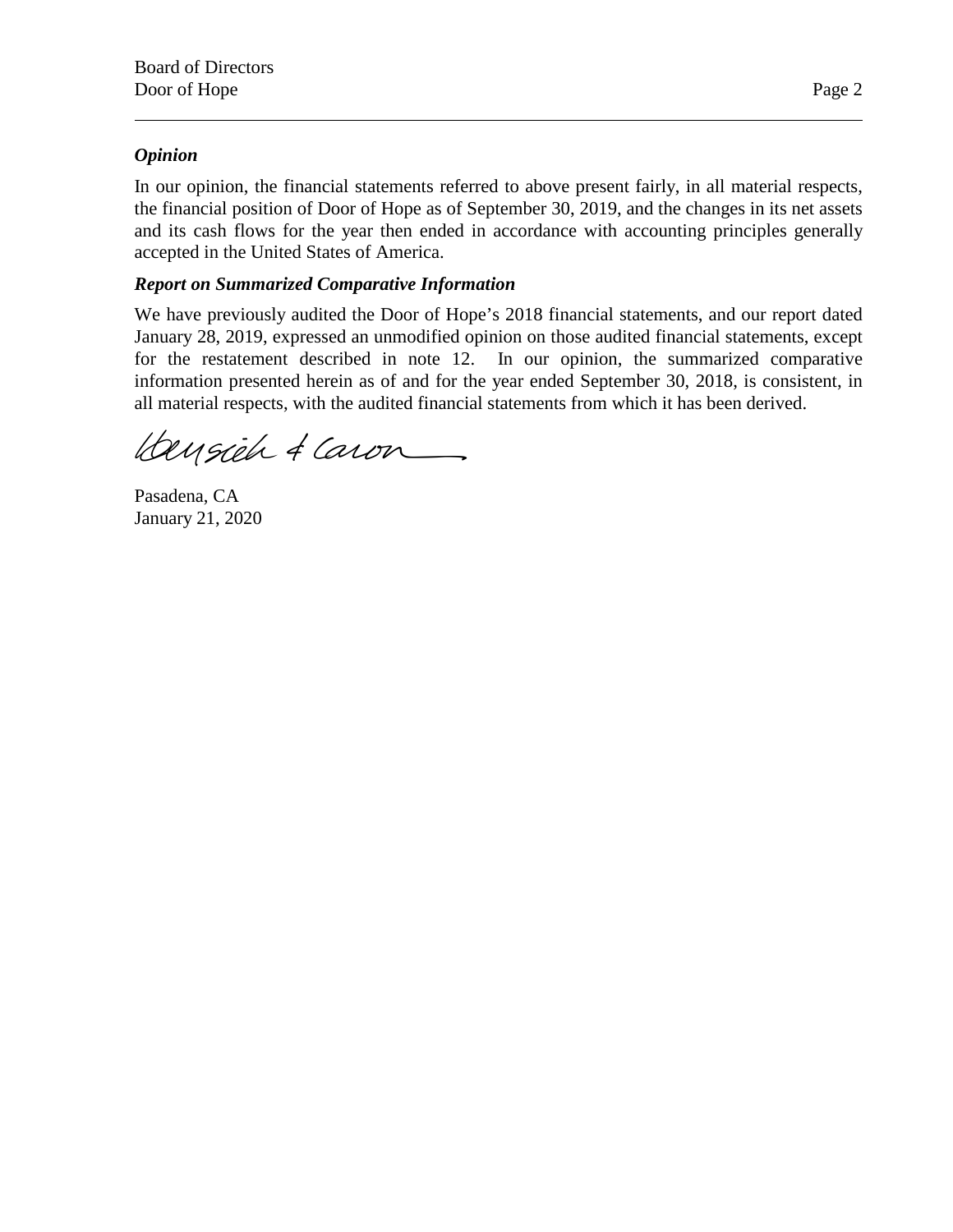# **DOOR OF HOPE STATEMENT OF FINANCIAL POSITION SEPTEMBER 30, 2019 WITH SUMMARIZED INFORMATION AT SEPTEMBER 30, 2018**

## **ASSETS**

|                                                         | 2019          |               | (As Restated)<br>2018 |
|---------------------------------------------------------|---------------|---------------|-----------------------|
| <b>Assets</b>                                           |               |               |                       |
| Cash and cash equivalents                               | \$<br>659,590 | \$            | 347,626               |
| Accounts receivable, net of allowance for doubtful      |               |               |                       |
| accounts of \$0 in 2019 and 2018                        | 19,472        |               | 54,881                |
| Contributions receivable, net of allowance for doubtful |               |               |                       |
| accounts of \$15,000 in 2019 and 2018                   | 562,950       |               | 617,380               |
| Prepaid expenses                                        | 27,145        |               | 21,807                |
| Property and equipment, net                             | 938,930       |               | 961,740               |
| <b>Total Assets</b>                                     | \$2,208,087   |               | \$2,003,434           |
| <b>LIABILITIES AND NET ASSETS</b>                       |               |               |                       |
| <b>Liabilities</b>                                      |               |               |                       |
| Accounts payable                                        | \$<br>19,871  | $\mathcal{S}$ | 41,410                |
| Accrued salaries and vacation                           | 90,750        |               | 71,709                |
| Security deposits                                       | 5,600         |               | 4,645                 |
| Loan payable                                            |               |               | 5,000                 |
| <b>Total Liabilities</b>                                | 116,221       |               | 122,764               |
| <b>Net Assets</b>                                       |               |               |                       |
| Without donor restrictions                              | 2,068,814     |               | 1,670,756             |
| With donor restrictions                                 | 23,052        |               | 209,914               |
| <b>Total Net Assets</b>                                 | 2,091,866     |               | 1,880,670             |
| <b>Total Liabilities and Net Assets</b>                 | \$2,208,087   |               | \$2,003,434           |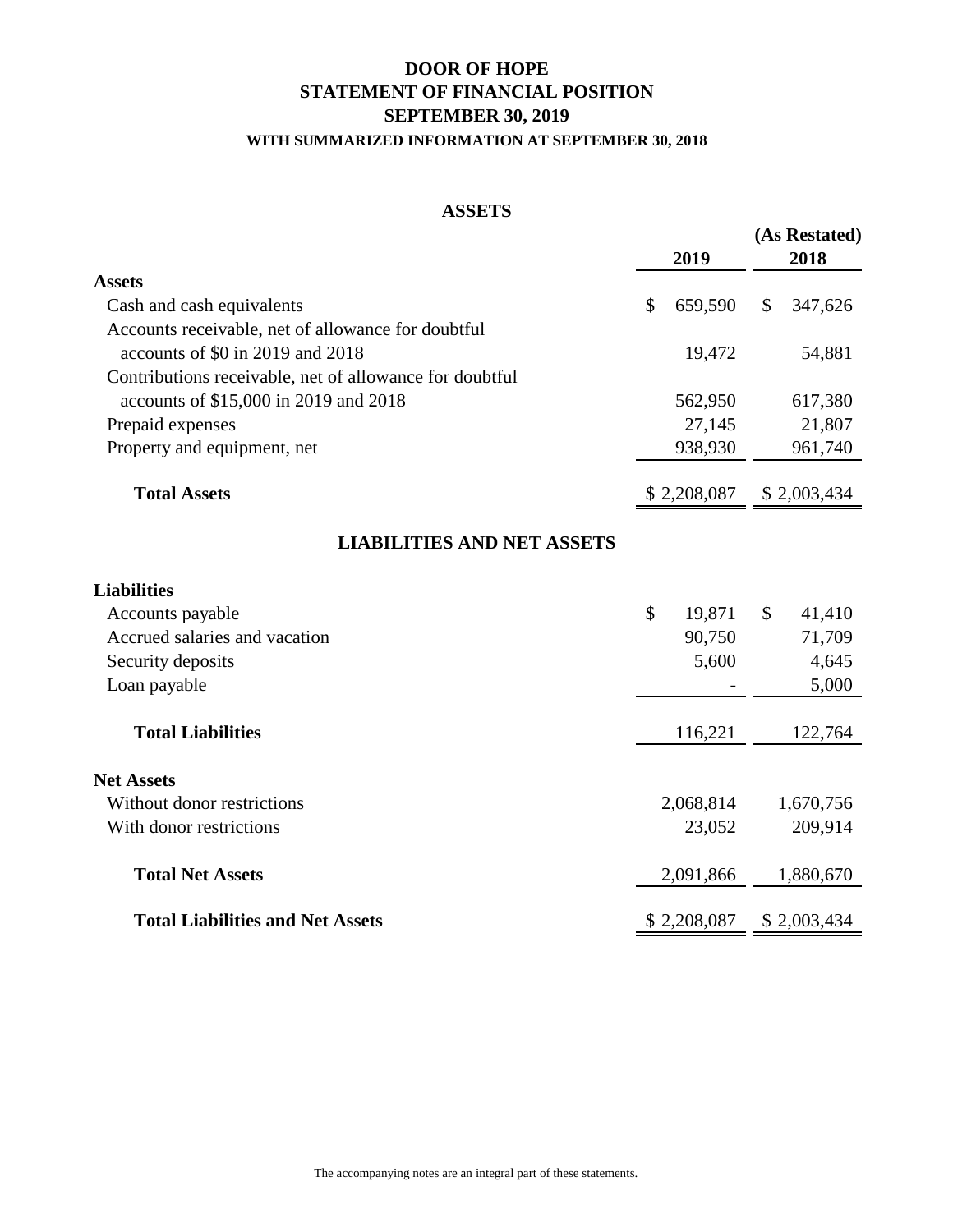# **DOOR OF HOPE STATEMENT OF ACTIVITIES AND CHANGES IN NET ASSETS FOR THE YEAR ENDED SEPTEMBER 30, 2019 WITH SUMMARIZED INFORMATION AT SEPTEMBER 30, 2018**

|                                                                 |                                             | 2019                                     |                 | (As Restated)<br>2018 |
|-----------------------------------------------------------------|---------------------------------------------|------------------------------------------|-----------------|-----------------------|
|                                                                 | <b>Without Donor</b><br><b>Restrictions</b> | <b>With Donor</b><br><b>Restrictions</b> | <b>Total</b>    | <b>Total</b>          |
| <b>Support and Revenue</b>                                      |                                             |                                          |                 |                       |
| Contributions and grants                                        | \$1,886,554                                 | $\mathcal{S}$<br>177,624                 | \$<br>2,064,178 | 2,364,619<br>\$       |
| Government awards                                               | 83,153                                      |                                          | 83,153          | 299,902               |
| Gifts in kind                                                   | 397,259                                     |                                          | 397,259         | 356,737               |
| Interest income                                                 | 7,983                                       |                                          | 7,983           | 1,226                 |
| Rental income                                                   | 19,087                                      |                                          | 19,087          | 18,326                |
| Program income                                                  | 3,624                                       |                                          | 3,624           | 5,384                 |
| Other income                                                    | 2,059                                       |                                          | 2,059           | 1,045                 |
| Net assets released from                                        |                                             |                                          |                 |                       |
| program restrictions                                            | 364,486                                     | (364, 486)                               |                 |                       |
| <b>Total Support and Revenue</b>                                | 2,764,205                                   | (186, 862)                               | 2,577,343       | 3,047,239             |
| <b>Expenses</b>                                                 |                                             |                                          |                 |                       |
| Program                                                         | 1,893,884                                   |                                          | 1,893,884       | 1,642,651             |
| Management and general                                          | 174,513                                     |                                          | 174,513         | 263,426               |
| Fundraising                                                     | 297,750                                     |                                          | 297,750         | 254,023               |
| <b>Total Expenses</b>                                           | 2,366,147                                   |                                          | 2,366,147       | 2,160,100             |
| <b>Change in Net Assets</b>                                     | 398,058                                     | (186, 862)                               | 211,196         | 887,139               |
| Net Assets, Beginning of Year,<br><b>As Originally Reported</b> | 1,670,756                                   | 209,914                                  | 1,880,670       | 1,025,990             |
| <b>Prior Period Adjustment</b>                                  |                                             |                                          |                 | (32, 459)             |
| Net Assets, Beginning of Year,<br><b>As Restated</b>            | 1,670,756                                   | 209,914                                  | 1,880,670       | 993,531               |
| Net Assets, End of Year                                         | \$2,068,814                                 | \$<br>23,052                             | \$<br>2,091,866 | \$<br>1,880,670       |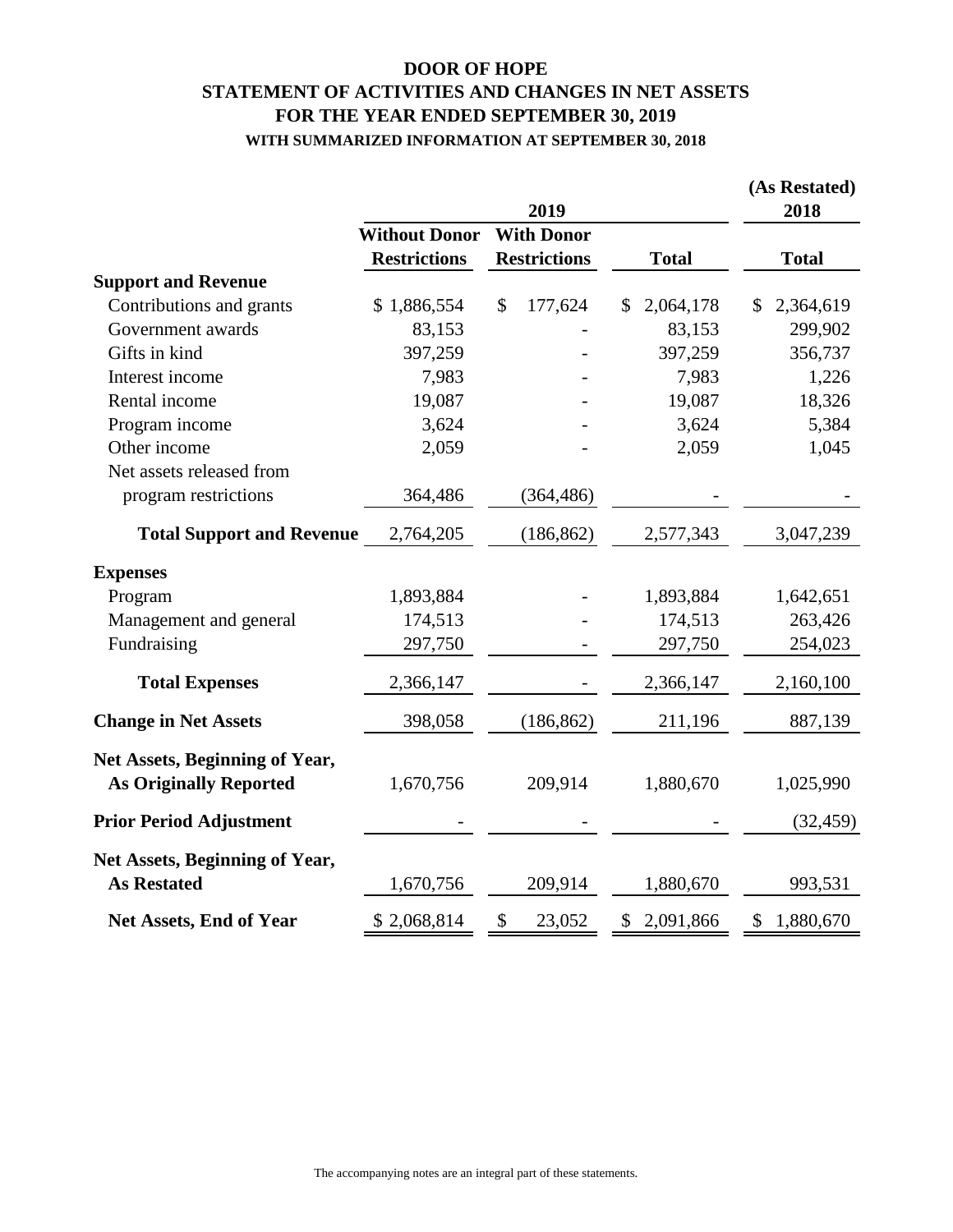# **DOOR OF HOPE STATEMENTS OF CASH FLOWS FOR THE YEAR ENDED SEPTEMBER 30, 2019 WITH SUMMARIZED INFORMATION AT SEPTEMBER 30, 2018**

|                                                                   |    | 2019        | (As Restated)<br>2018 |
|-------------------------------------------------------------------|----|-------------|-----------------------|
| <b>Cash Flows from Operating Activities</b>                       |    |             |                       |
| Cash received from donors                                         | \$ | 2,118,608   | \$<br>1,751,245       |
| Cash received from governmental and individual service recipients |    | 123,141     | 354,361               |
| Cash received from others                                         |    | 21,146      | 19,371                |
| Cash paid to suppliers and employees                              |    | (1,887,675) | (1,768,701)           |
| Interest and dividends received                                   |    | 7,983       | 1,226                 |
| Interest paid                                                     |    |             | (884)                 |
| <b>Net Cash Provided by Operating Activities</b>                  |    | 383,203     | 356,618               |
| <b>Cash Flows from Investing Activities</b>                       |    |             |                       |
| Additions to property and equipment                               |    | (66, 239)   | (185, 828)            |
| <b>Cash Flows from Financing Activities</b>                       |    |             |                       |
| Proceeds from line of credit                                      |    |             | 100,000               |
| Payments on line of credit                                        |    |             | (100,000)             |
| Payments on loan payable                                          |    | (5,000)     | (5,000)               |
| <b>Net Cash Used in Financing Activities</b>                      |    | (5,000)     | (5,000)               |
| <b>Net Increase in Cash</b>                                       |    | 311,964     | 165,790               |
| <b>Cash and Cash Equivalents, Beginning</b>                       |    | 347,626     | 181,836               |
| <b>Cash and Cash Equivalents, Ending</b>                          | -S | 659,590     | \$<br>347,626         |
| <b>Reconciliation of the Change in Net Assets</b>                 |    |             |                       |
| To Net Cash Provided by Operating Activities                      |    |             |                       |
| Change in Net Assets                                              | \$ | 211,196     | \$<br>887,139         |
| Adjustments to reconcile the change in net assets                 |    |             |                       |
| to net cash provided by operating activities                      |    |             |                       |
| Depreciation                                                      |    | 89,049      | 81,217                |
| Uncollectible pledges                                             |    |             | 15,000                |
| (Increase) Decrease in:                                           |    |             |                       |
| Accounts receivable                                               |    | 35,409      | 49,073                |
| Contributions receivable                                          |    | 54,430      | (615,286)             |
| Prepaid expenses                                                  |    | (5,338)     | 10,275                |
| Increase (Decrease) in:                                           |    |             |                       |
| Accounts payable                                                  |    | (21, 539)   | (73,319)              |
| Accrued salaries and vacation                                     |    | 19,041      | 2,517                 |
| Security deposits                                                 |    | 955         | 2                     |
| <b>Net Cash Provided by Operating Activities</b>                  | \$ | 383,203     | \$<br>356,618         |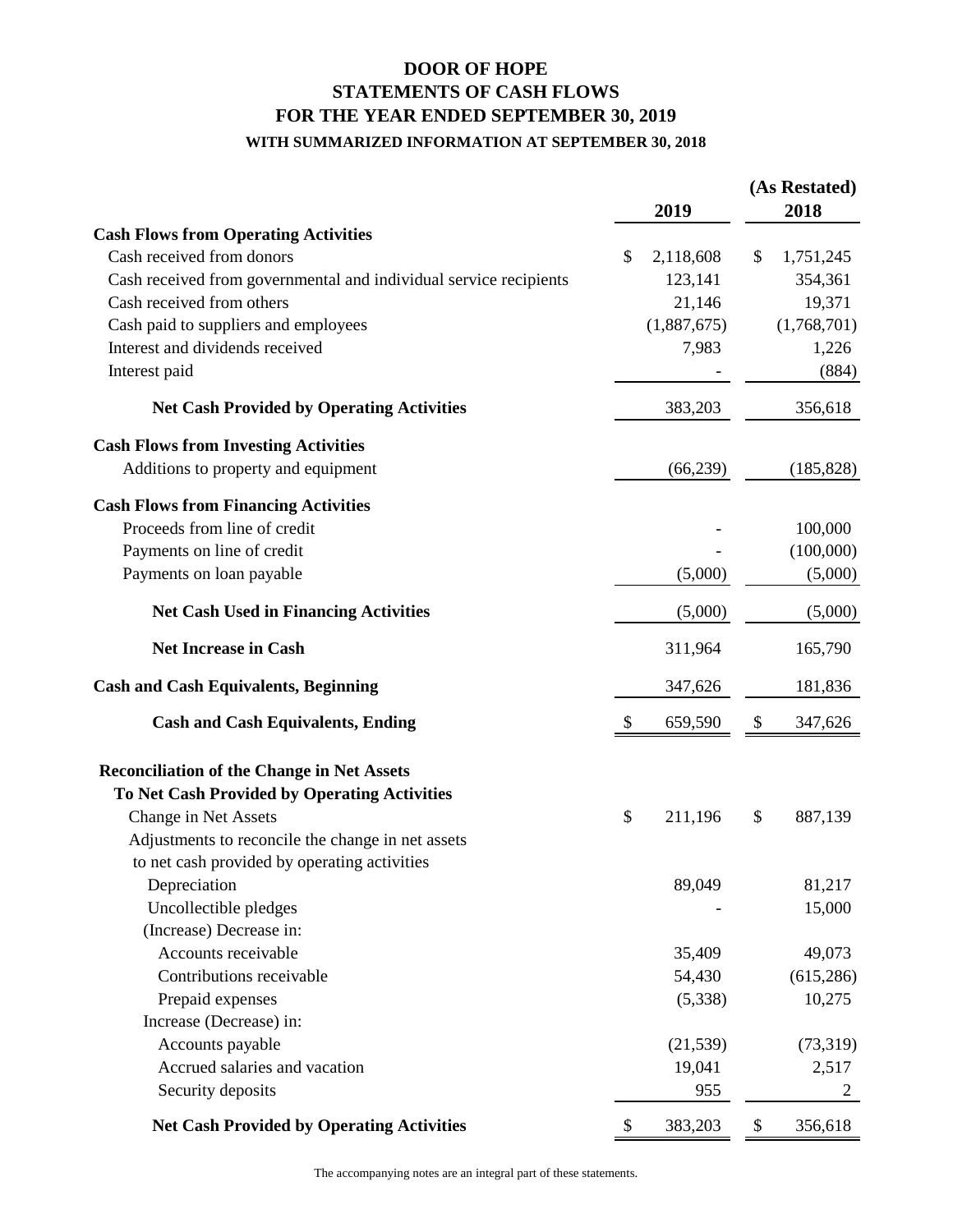# **DOOR OF HOPE STATEMENT OF FUNCTIONAL EXPENSES FOR THE YEAR ENDED SEPTEMBER 30, 2019 WITH SUMMARIZED INFORMATION AT SEPTEMBER 30, 2018**

|                        |             |                           | 2019                             |                    |              | (As Restated)<br>2018 |
|------------------------|-------------|---------------------------|----------------------------------|--------------------|--------------|-----------------------|
|                        | Program     |                           | <b>Management</b><br>and General | <b>Fundraising</b> | <b>Total</b> | <b>Total</b>          |
| <b>Salaries</b>        | \$1,019,241 | $\boldsymbol{\mathsf{S}}$ | 86,247                           | \$<br>149,302      | \$1,254,790  | \$1,105,599           |
| Occupancy              | 416,577     |                           | 2,437                            | 1,529              | 420,543      | 378,675               |
| <b>Benefits</b>        | 99,058      |                           | 16,839                           | 21,545             | 137,442      | 126,719               |
| Supplies               | 106,275     |                           | 3,793                            | 3                  | 110,071      | 102,280               |
| Payroll taxes          | 85,139      |                           | 13,343                           | 10,744             | 109,226      | 89,368                |
| Depreciation           | 83,706      |                           | 5,343                            |                    | 89,049       | 81,217                |
| Professional fees      | 1,922       |                           | 21,871                           | 37,212             | 61,005       | 68,190                |
| Office supplies        | 2,021       |                           | 5,414                            | 39,626             | 47,061       | 40,053                |
| Rental assistance      | 44,489      |                           |                                  |                    | 44,489       | 57,535                |
| Education and meetings | 7,266       |                           | 14,468                           | 1,948              | 23,682       | 15,981                |
| Insurance              | 16,270      |                           | 2,699                            |                    | 18,969       | 18,664                |
| Printing, copying      |             |                           |                                  |                    |              |                       |
| and postage            | 97          |                           | 16                               | 17,009             | 17,122       | 9,593                 |
| <b>Travel</b>          | 7,478       |                           | 613                              | 1,887              | 9,978        | 8,194                 |
| Merchant and bank fees |             |                           | 130                              | 8,829              | 8,959        | 7,417                 |
| Advertising            |             |                           |                                  | 7,733              | 7,733        | 20,250                |
| Computer expenses      | 4,345       |                           | 218                              | 383                | 4,946        | 13,294                |
| Taxes and licenses     |             |                           | 1,082                            |                    | 1,082        | 1,187                 |
| Uncollectible pledges  |             |                           |                                  |                    |              | 15,000                |
| Interest               |             |                           |                                  |                    |              | 884                   |
| <b>Total Expenses</b>  | \$1,893,884 | \$                        | 174,513                          | \$<br>297,750      | \$2,366,147  | \$2,160,100           |
|                        | 80%         |                           | 7%                               | 13%                | 100%         | 100%                  |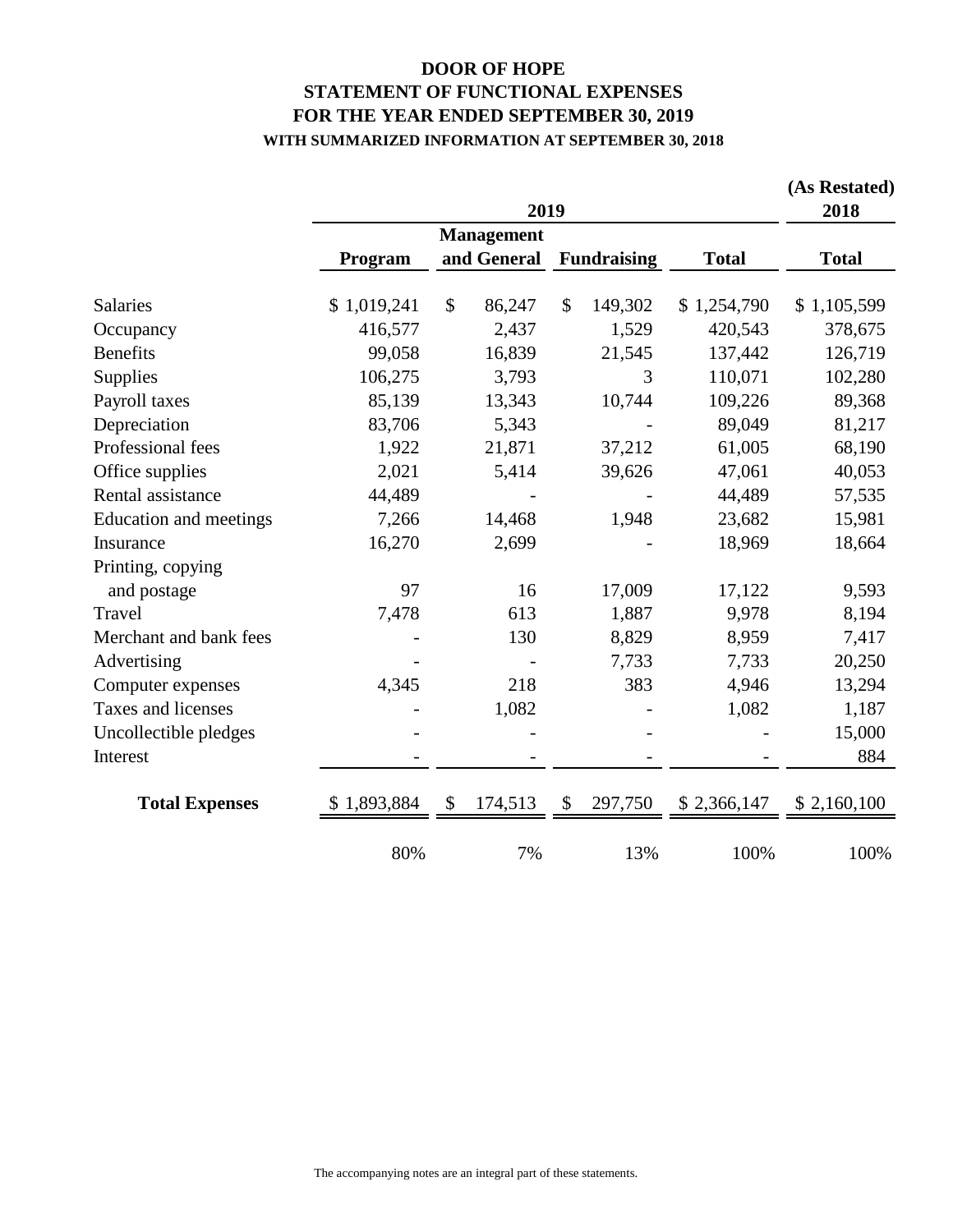## **Note 1 – Summary of Significant Accounting Policies**

## **Nature of the Organization**

The Door of Hope, ("the Organization"), established in 1985, is a nonprofit, faith-based organization whose mission is to equip homeless families to rebuild their lives. Through its comprehensive housing program, Rapid Re-housing, and services, Door of Hope provides a compassionate pathway to long-term life change for families experiencing homelessness in the greater San Gabriel Valley area of Los Angeles County. Serving more than 815 families over the last 30 plus years, Door of Hope's unwavering focus has remained on helping families transition from homelessness, to selfsufficiency and permanent housing. In the past year, 141 families were served including well over 319 children.

## **Public Support and Revenue**

The Organization reports information regarding its financial position and activities according to two classes of net assets that are based upon the existence or absence of restrictions on use that are placed by its donors: net assets without donor restrictions and net assets with donor restrictions.

Net assets with donor restrictions are resources that are subject to donor-imposed restrictions. Some restrictions are temporary in nature, such as those that are restricted by a donor for use for a particular purpose or in a particular future period. Other restrictions may be perpetual in nature; such as those that are restricted by a donor that the resources be maintained in perpetuity.

Net assets without donor restrictions are resources available to support operations and not subject to donor restrictions. The only limits on the use of net assets without donor restrictions are the broad limits resulting from the nature of the Organization, the environment in which it operates, the purposes specified in its corporate documents, its application for tax-exempt status, and any limits resulting from contractual agreements with creditors and others that are entered into in the course of its operations.

When a donor's restriction is satisfied, either by using the resources in the manner specified by the donor or by the passage of time, the expiration of the restriction is reported in the financial statements by reclassifying the net assets from net assets with donor restrictions to net assets without donor restrictions.

## **Accounts and Contributions Receivable**

Accounts and contributions receivable are stated at unpaid balances, less an allowance for doubtful accounts. The Organization provides for losses on accounts and contributions receivable using the allowance method. The allowance is based on experience, third-party contracts, and other circumstances. Receivables are considered impaired if full principal payments are not received in accordance with the contractual terms. It is the Organization's policy to charge off uncollectible accounts receivable when management determines the receivable will not be collected.

#### **Property and Equipment**

Property, equipment and web site are stated at cost or, if donated, at the approximate fair market value at the date of donation. It is the Organization's policy to capitalize expenditures for these items in excess of \$3,000. Depreciation is provided using the straight-line method over three to twenty-seven years.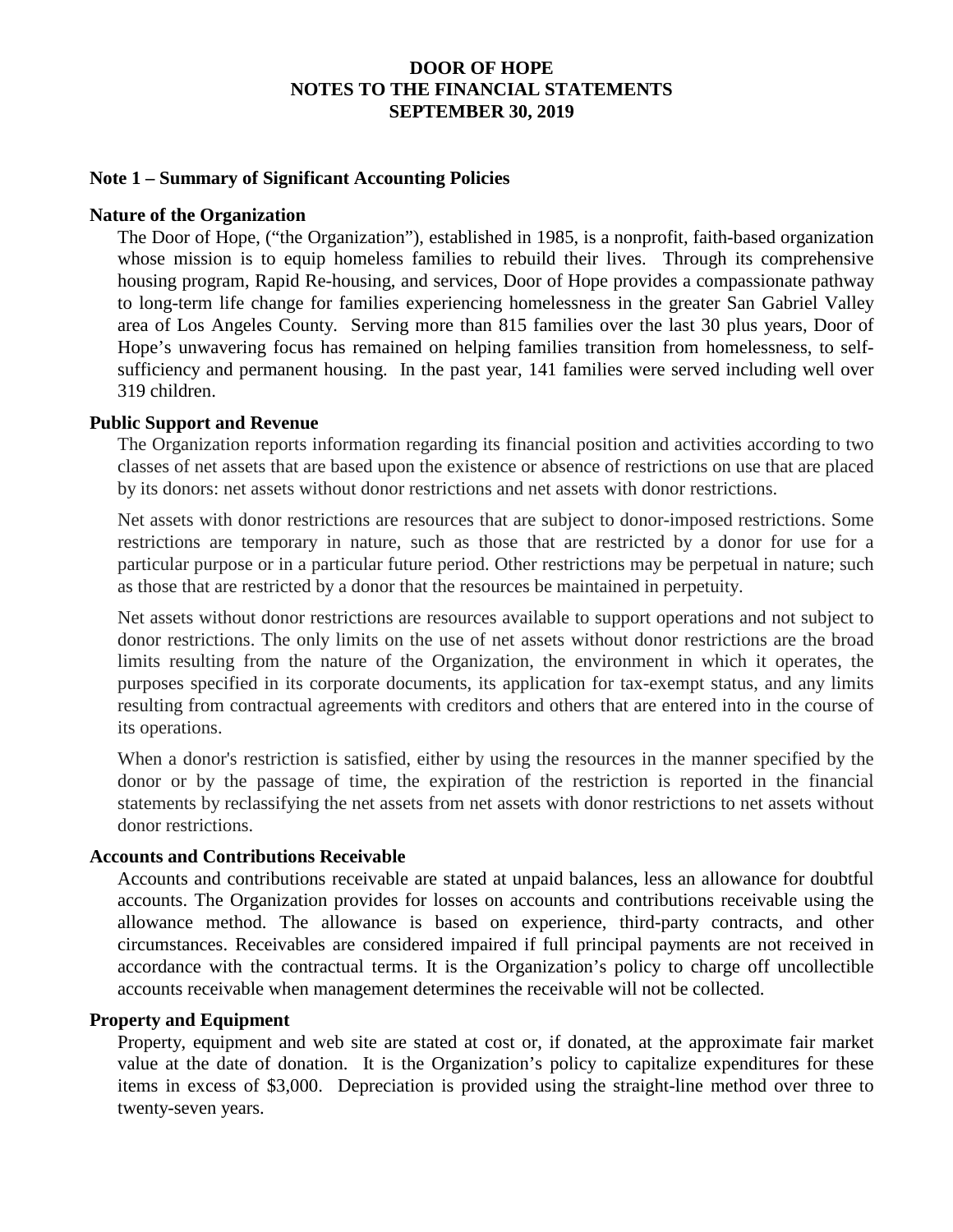## **Note 1 – Summary of Significant Accounting Policies (continued)**

## **Use of Estimates**

The preparation of financial statements in conformity with generally accepted accounting principles requires management to make estimates and assumptions that affect the reported amounts of assets and liabilities and disclosure of contingent assets and liabilities at the date of the financial statements and the reported amounts of revenues and expenses during the reporting period. Actual results could differ from those estimates.

## **Statement of Cash Flows**

For the purpose of the statement of cash flows, The Organization includes all cash in banks and other financial institutions, and certain highly liquid money market accounts designated for temporary cash investment.

## **Expense Allocation**

Directly identifiable expenses are charged to programs and supporting services. Certain categories of expenses that are attributable to more than one program or supporting function require allocation on a reasonable basis that is consistently applied based on periodic time and expense studies. Management and general expenses include those expenses that are not directly identifiable with any other specific function but provide for the overall support and direction of the Organization.

## **Income Taxes**

The Organization is qualified under Section  $501(c)(3)$  of the Internal Revenue Code and is not classified as a private foundation. Nonprofit organizations are not generally liable for taxes on income; therefore, no provision is made for such taxes in the financial statements.

The accounting standard on accounting for uncertainty in income taxes provides guidance on how uncertain tax positions should be recognized, measured, presented and disclosed in the financial statements. Examples of tax positions include the tax-exempt status of The Organization and various positions related to the potential sources of unrelated business taxable income (UBIT). The Organization believes that it has no uncertain tax positions that impact its financial statements.

The Organization files form 990 with the Internal Revenue Service, and files related exempt organization returns in the State of California. The returns are generally no longer subject to examination by the Internal Revenue Service after three years, or by the State of California after four years.

## **Note 2 – New Accounting Pronouncement**

On August 18, 2016, FASB issued Accounting Standards Update (ASU) 2016-14, *Not-for-Profit Entities (Topic 958)—Presentation of Financial Statements of Not-for-Profit Entities*. The ASU addresses the complexity and understandability of net asset classification, deficiencies in information about liquidity and availability of resources, and the lack of consistency in the type of information provided about expenses and investment return. The Organization has implemented ASU 2016-14 and has adjusted the presentation in these financial statements accordingly. Temporarily restricted net assets and permanently restricted net assets have been combined into a single net asset class called net assets with donor restrictions.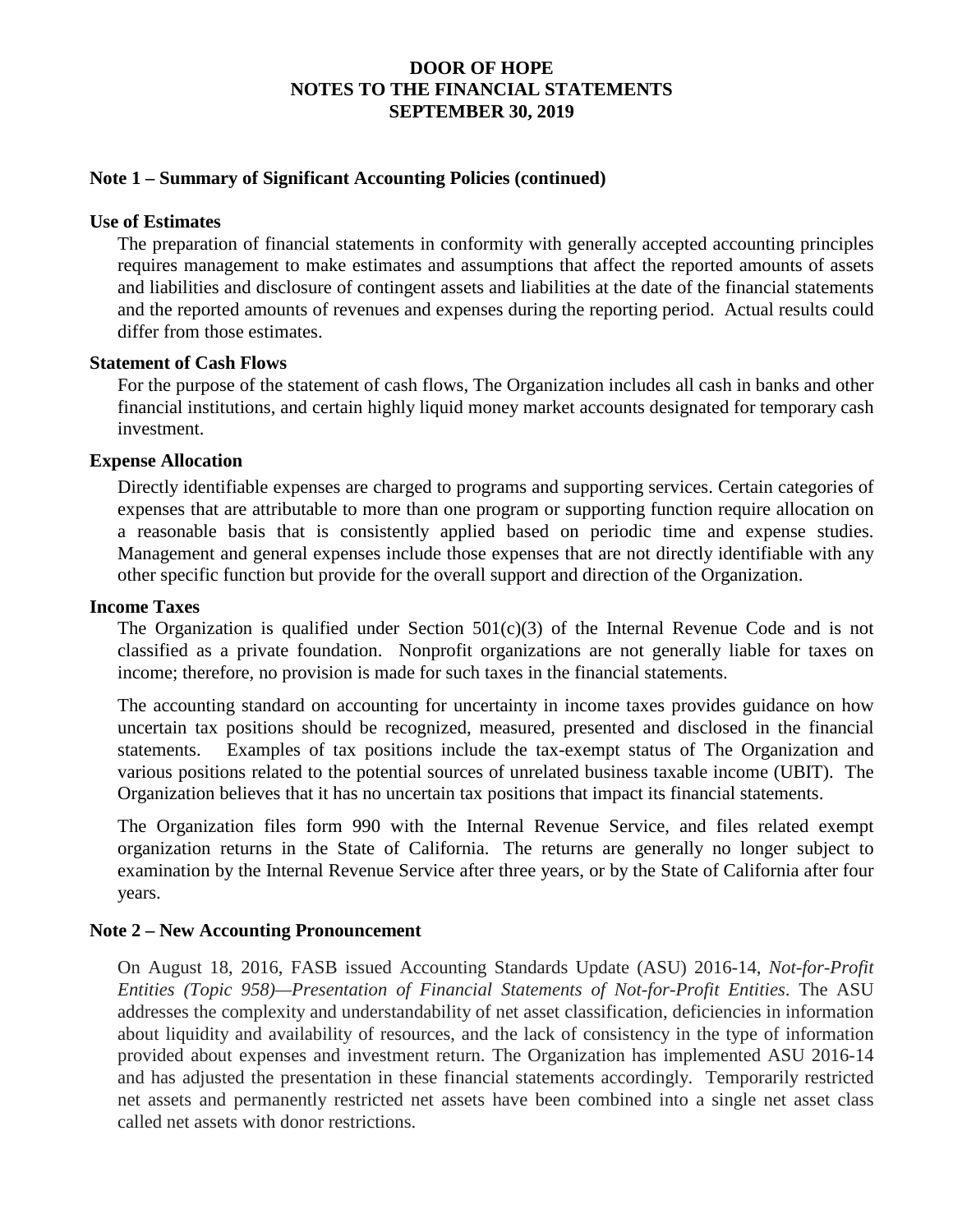## **Note 2 – New Accounting Pronouncement (continued)**

The changes have the following effect on net assets at September 30, 2017:

|                                      | <b>As Originally</b><br><b>Presented</b> | <b>After</b><br><b>Adoption of</b><br><b>ASU 2016-14</b> |         |  |
|--------------------------------------|------------------------------------------|----------------------------------------------------------|---------|--|
| Unrestricted net assets              | \$<br>892,337                            | S                                                        |         |  |
| Temporarily restricted net assets    | 101,194                                  |                                                          |         |  |
| Net assets without donor restriction |                                          |                                                          | 892,337 |  |
| Net assets with donor restriction    |                                          |                                                          | 101,194 |  |
| Total                                | \$<br>993,531                            | S                                                        | 993,531 |  |

## **Note 3 – Concentration of Credit Risk**

Financial instruments, which potentially subject the Organization to concentrations of credit risk, consist of cash and cash equivalents. The Organization maintains its cash balances at several financial institutions. Cash accounts are insured by the Federal Deposit Insurance Corporation up to \$250,000 per financial institution. At September 30, 2019, the Organization had no uninsured cash balances.

#### **Note 4 – Pledges Receivable**

Unconditional promises to give (pledges) consist of the following:

|                                                                                                                         | 2019                    |   | 2018                |
|-------------------------------------------------------------------------------------------------------------------------|-------------------------|---|---------------------|
| Receivable in less than one year<br>Receivable in one to five years<br>Thereafter                                       | \$<br>492,450<br>85,500 | S | 344,880<br>287,500  |
| Total unconditional promises to give<br>Less discounts to net present value<br>Less allowance for uncollectible pledges | 577,950<br>(15,000)     |   | 632,380<br>(15,000) |
| Net unconditional promises to give                                                                                      | 562,950                 |   | 617,380             |

The effective interest rate for the discount was 0%. The pledges are unrestricted.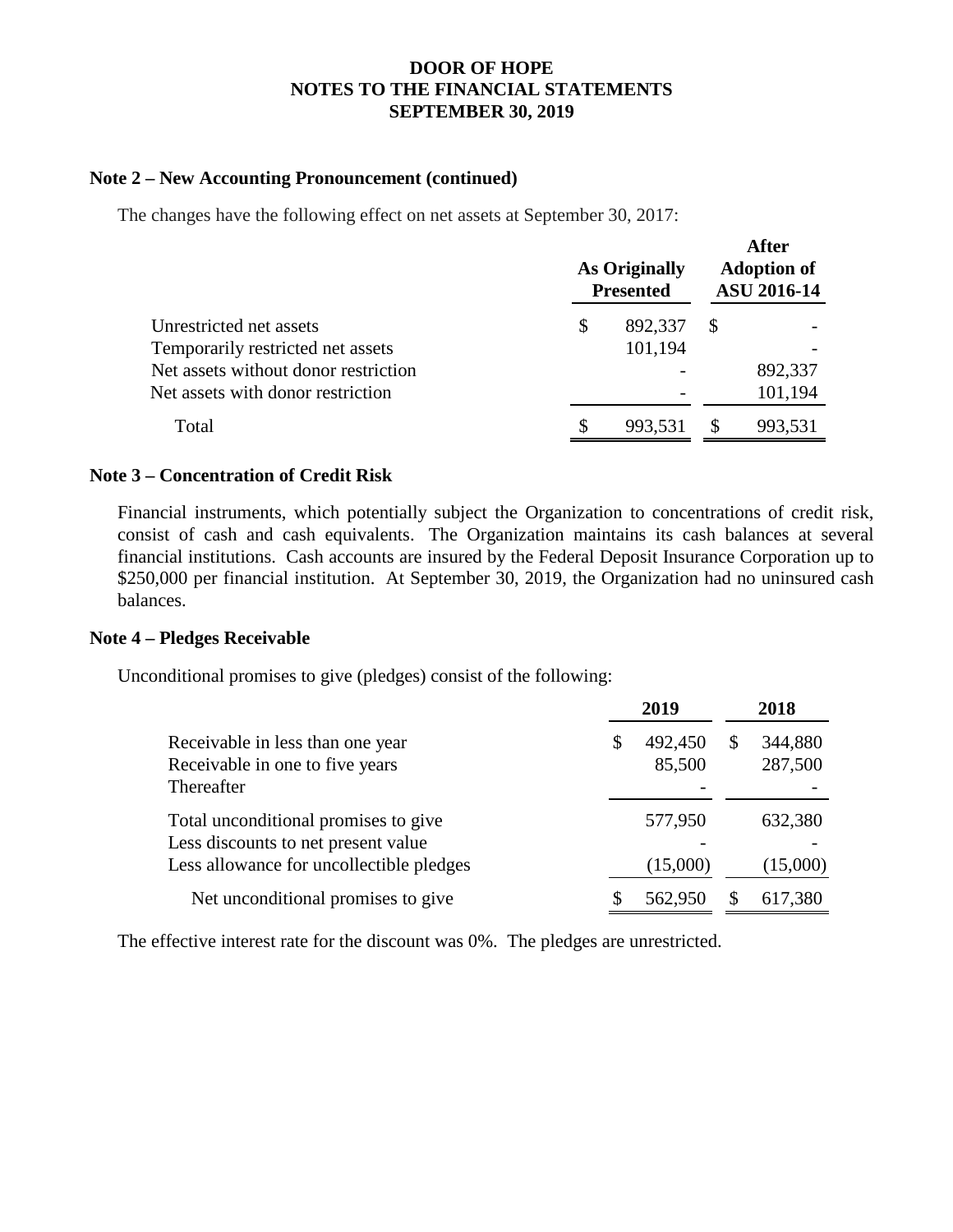## **Note 5 – Property and Equipment**

Property and equipment consists of the following:

|                               | 2019           | 2018      |
|-------------------------------|----------------|-----------|
| Land                          | 147,770        | 147,770   |
| Buildings and improvements    | 1,566,606      | 1,538,167 |
| Vehicles                      | 98,748         | 59,948    |
| Furniture and equipment       | 156,339        | 156,339   |
| Construction in progress      |                | 1,000     |
|                               | 1,969,463      | 1,903,224 |
| Less accumulated depreciation | 1,030,533      | 941,484   |
|                               | 938,930<br>\$. | 961,740   |
|                               |                |           |

## **Note 6 – Loan Payable**

The Organization had a non-interest bearing loan payable to Verdugo Housing Corporation, payable in monthly principal payments of \$417. The loan was unsecured and was due on October 31, 2019. The balance at September 30, 2018 was \$5,000. The loan was paid in full prior to year-end.

## **Note 7 – Line of Credit**

The Organization has a \$50,000 line of credit agreement with Community Bank, due and payable October 1, 2019, with an interest rate of the bank's prime rate, plus 1.5%, unsecured. At September 30, 2019 and 2018, there was no outstanding balance. Subsequent to year end, the renewal of the line of credit is under negotiation.

## **Note 8 – Lease Commitments**

The Organization leases an apartment complex under a noncancelable lease agreement expiring on October 31, 2026. In addition, the landlord provides a discount on the lease. The discount for the years ending September 30, 2019 and 2018 were \$270,904 and \$270,912 per year, respectively. This is included on the Statement of Activities in gifts in kind and on the Statement of Functional Expenses in occupancy expenses.

Minimum payments under this operating lease, after the landlord's discount, are as follows:

| <b>Year ending September 30,</b> |        |
|----------------------------------|--------|
| 2020                             | 24,016 |
| 2021                             | 24,502 |
| 2022                             | 24,502 |
| 2023                             | 24,809 |
| 2024                             | 25,728 |
| Thereafter                       | 53,600 |
|                                  |        |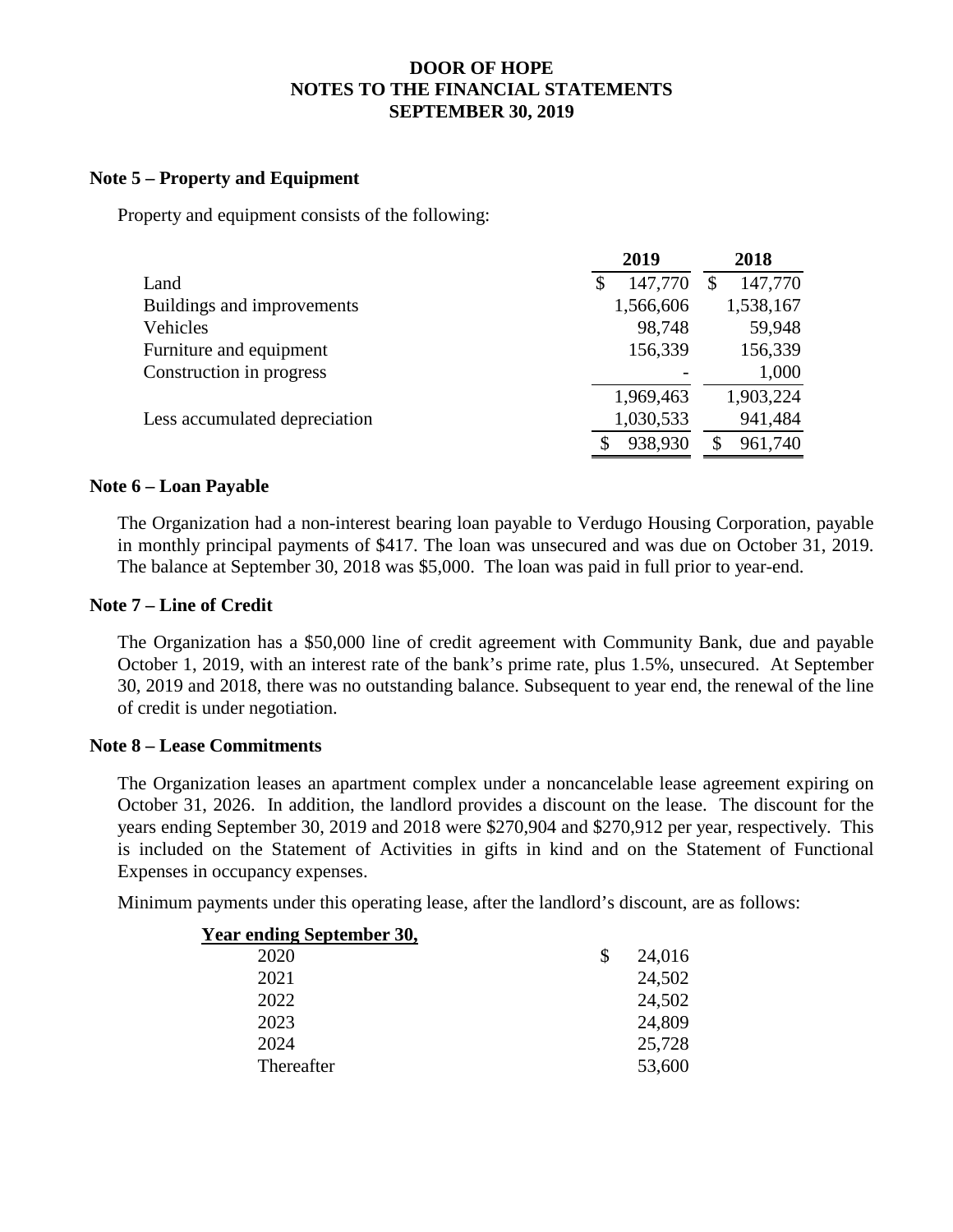#### **Note 8 – Lease Commitments (continued)**

Rent expense, including the discount, for the years ended September 30, 2019 and 2018 was \$332,336 and \$296,316, respectively.

#### **Note 9 – Net Assets with Donor Restrictions**

Net assets with donor restrictions consist of the following:

|                                    | 2019         | 2018    |
|------------------------------------|--------------|---------|
| Building upgrades                  | \$<br>-      | 25,948  |
| Homelessness program               | 5,369        |         |
| <b>Transitional housing</b>        |              | 60,000  |
| Health and personal growth program | 683          |         |
| Immigrant family support           |              | 53,700  |
| Women's transformational programs  |              | 26,010  |
| Salaries and case management       |              | 25,000  |
| Counseling                         |              | 19,256  |
| Youth program                      | 17,000       |         |
|                                    | \$<br>23,052 | 209,914 |

## **Note 10 – Fair Value Measurements**

#### Promises to Give – Fair Value Election

Unconditional promises to give are reported at net realizable value if at the time the promise is made payment is expected to be received in one year or less. Unconditional promises that are expected to be collected in more than one year are reported at fair value initially and in subsequent periods because the Organization elected that measure in accordance with SFAS No. 159, *The Fair Value Option of Financial Assets and Financial Liabilities*. Management believes that the use of fair value reduces the cost of measuring unconditional promises to give in periods subsequent to their receipt and provides equal or better information to users of its financial statements than if those promises were measured using present value techniques and historical discount rates.

Management considers the relationship with the donor, the donor's past history of making timely payments, and the donor's overall creditworthiness and incorporates this into a fair value measurement computation using present value techniques. The rate used in 2019 and 2018 was 0%.

The interest element resulting from amortization of the discount for the time value of money, computed using the effective interest rate method, is reported as contribution income.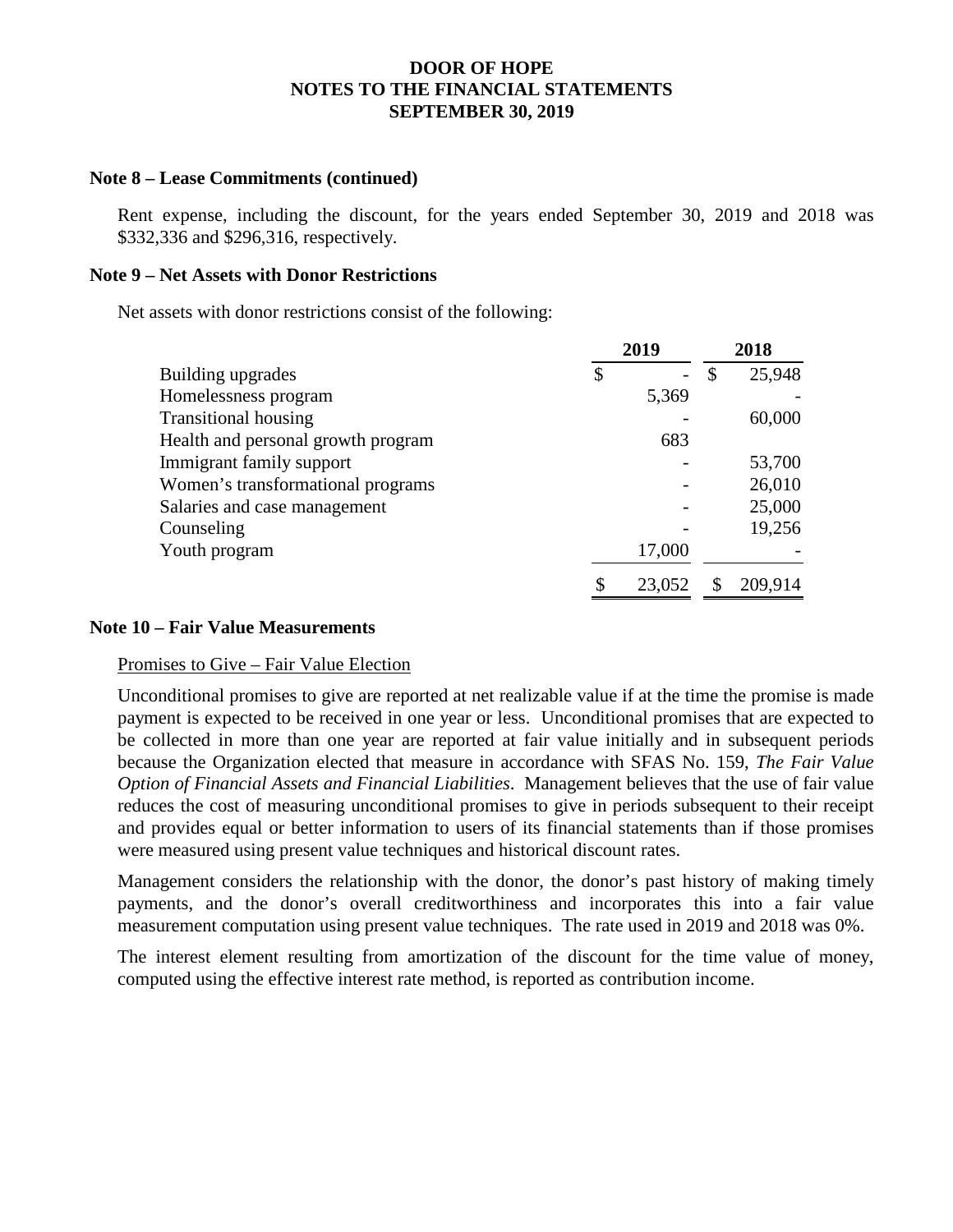#### **Note 10 – Fair Value Measurements (continued)**

The table below presents information about unconditional promises to give at September 30, 2019 and 2018.

|                                                       | 2019          |               | 2018    |
|-------------------------------------------------------|---------------|---------------|---------|
| Promises Measured at Fair Value                       |               |               |         |
| Promised cash flows                                   | \$<br>85,500  | <sup>\$</sup> | 287,500 |
| Carrying amount                                       | 85,500        |               | 287,500 |
| Fair value estimate                                   | 85,500        |               | 287,500 |
| Measurement basis                                     | Level 3       |               | Level 3 |
| Contribution income                                   |               |               |         |
| Total changes included in the statement of activities | \$<br>592,091 | $\mathbb{S}$  | 860,180 |
|                                                       | 2019          |               | 2018    |
| Promises Measured at Net Realizable Value             |               |               |         |
| Carrying amount                                       | \$<br>477,450 | \$            | 329,880 |

The table below presents information about the changes in unconditional promises to give for the years ended September 30, 2019 and 2018:

Total carrying amount for unconditional promises to give 562,950 617,380

|                                     | 2019      | 2018      |
|-------------------------------------|-----------|-----------|
| Beginning balance                   | 617,380   | \$        |
| Collections                         | (631,521) | (242,800) |
| Contribution revenue                | 592,091   | 875,180   |
| Management and general (write-offs) | (15,000)  | (15,000)  |
| Ending balance                      | 562,950   | 617,380   |

## **Note 11 – Liquidity and Availability of Financial Assets**

The following reflects the Organization's financial assets at the statement of financial position date, reduced by amounts not available for general use within one year of the statement date because of contractual or donor-imposed restrictions.

Financial assets at September 30, 2019 is comprised of:

| Cash and cash equivalents                                 | -SS | 659,590     |
|-----------------------------------------------------------|-----|-------------|
| Contributions receivable                                  |     | 562,950     |
| Accounts receivable                                       |     | 19.472      |
| Financial assets available to meet cash needs for general |     |             |
| expenditures within one year                              |     | \$1,242,012 |